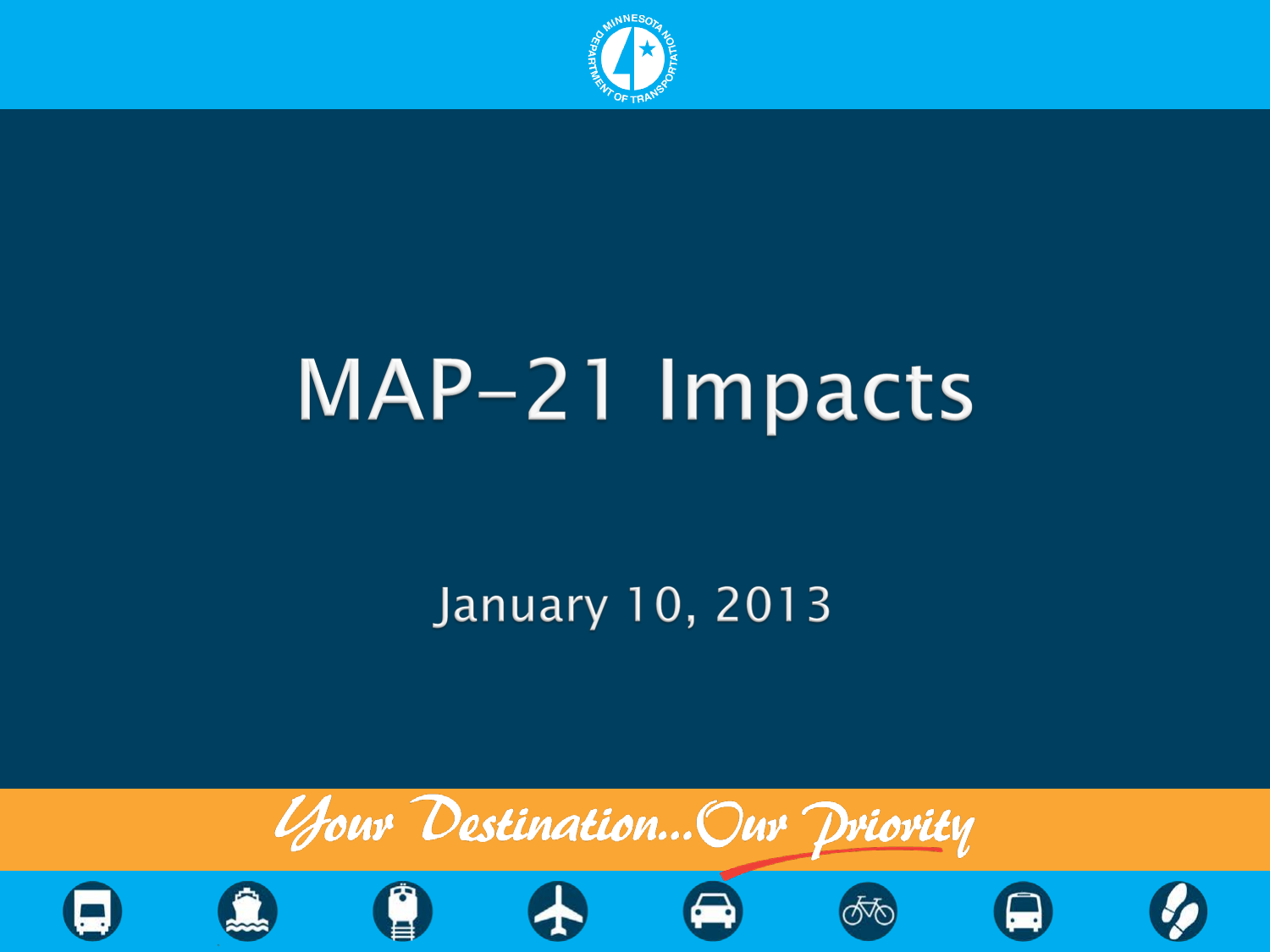#### Funding: MAP-21 vs. SAFETEA-LU  $(s$  in millions)

| <b>MAP-21 Programs</b>                                 | <b>SAFETEA-LU Programs</b>                                                | <b>FY 2012</b> | <b>FY 2013</b> |
|--------------------------------------------------------|---------------------------------------------------------------------------|----------------|----------------|
| <b>National Highway Performance</b>                    | Interstate Maintenance, Bridge,                                           |                |                |
| Program (NHPP)                                         | National Highway System                                                   | \$308          | \$365          |
| Surface Transportation Program (STP)                   | STP (less Enhancements), Off-System<br><b>Bridges, Coordinated Border</b> | \$180          | \$168          |
| Highway Safety Improvement Program<br>(HSIP)           | HSIP, Rail                                                                | \$35           | \$40           |
| <b>Congestion Mitigation and Air Quality</b><br>(CMAQ) | <b>CMAQ</b>                                                               | \$32           | \$31           |
|                                                        |                                                                           |                |                |
| <b>Metropolitan Planning</b>                           | <b>Metropolitan Planning</b>                                              | \$4            | \$4            |
| Transportation Alternatives (TA)                       | Safe Routes to Schools, Recreational<br>Trails, Enhancements, Other TA    | \$24           | \$17           |
| N/A                                                    | <b>Equity Bonus</b>                                                       | \$42           | \$0            |
|                                                        | <b>Total Apportionment</b>                                                | \$625          | \$625          |













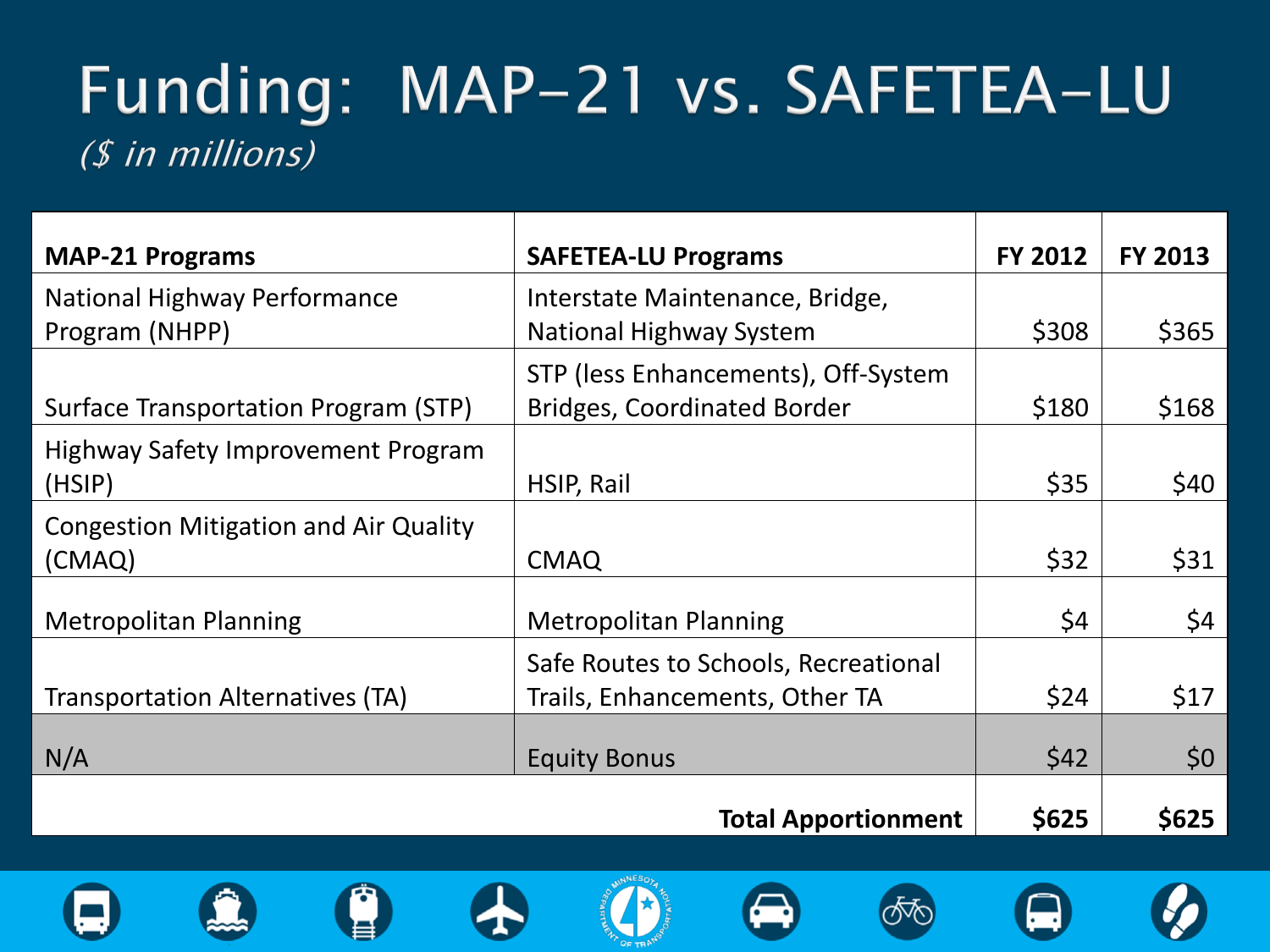#### Overview: MAP-21 vs. SAFETEA-LU

- Overall apportionment consistent with FY 2012 funding
- Matching requirements vary by program but resemble SAFETEA-LU requirements
- Population-based formulas for STP and TAP
- TAP requires a competitive grant process
- ▶ Up to 50% of apportionment from each program can be transferred among the six core programs
- **Enhanced emphasis on performance measurement**

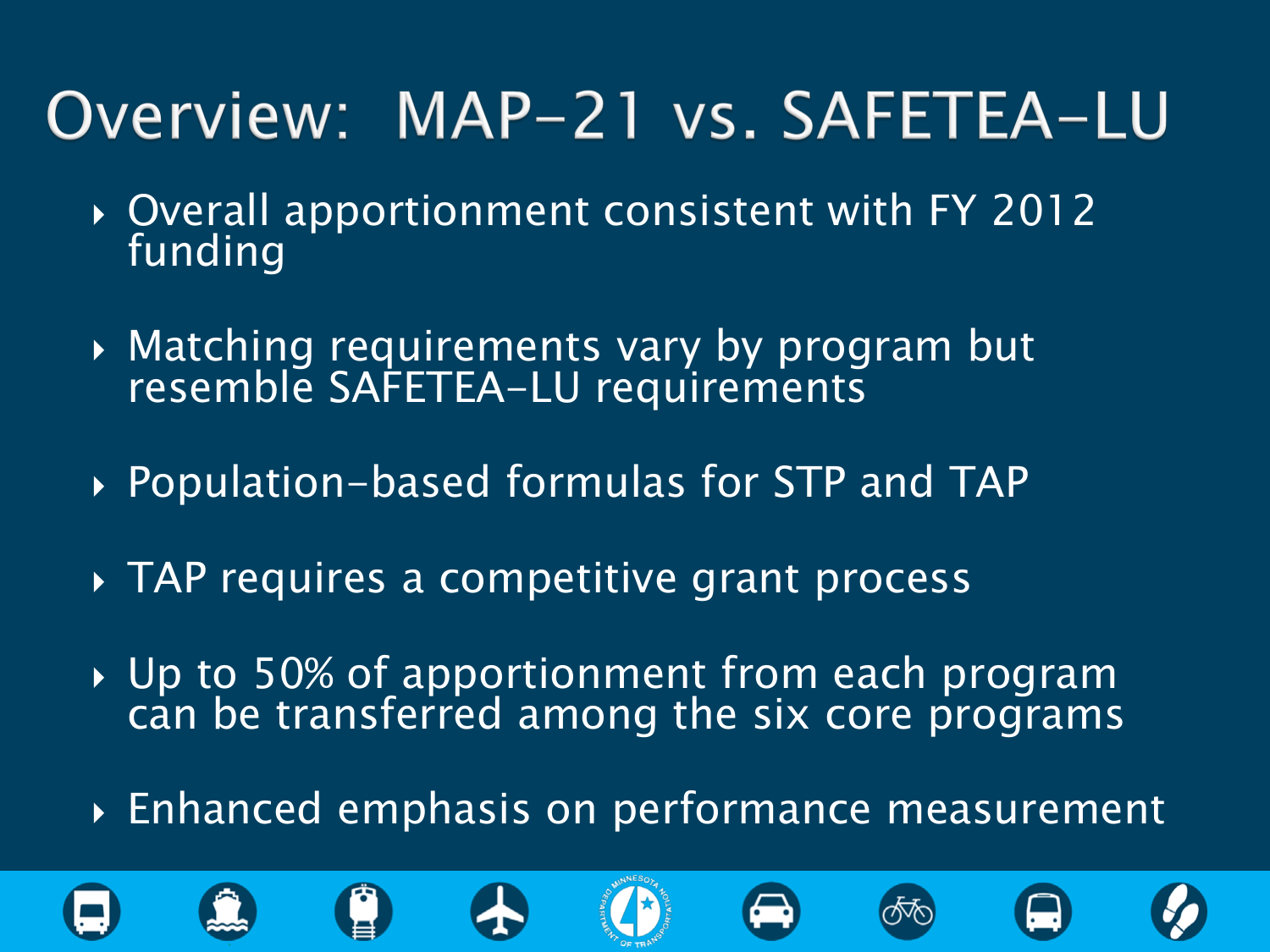## MAP-21 Performance

**Interstates: Performance measures and** requirements will be set by FHWA

 NHS Bridges: Performance requirements included in MAP-21

▶ Non-Interstate NHS Routes: Measures set by FHWA and targets set by each state

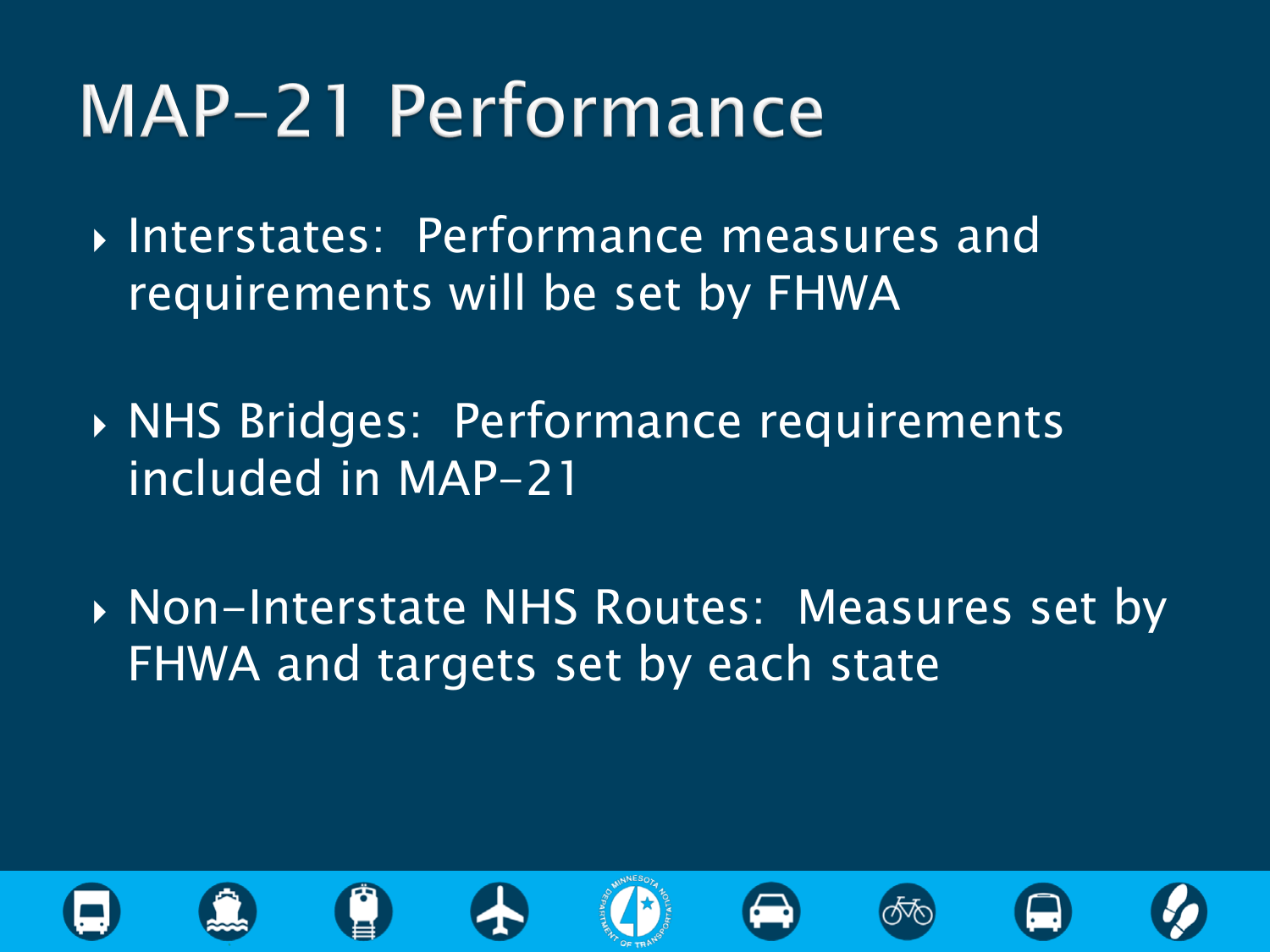### Review of 2013-2016 STIP with regards to MAP-21 Appropriations

- Minnesota is under-programmed in NHPP and **HSIP**
- Minnesota is over-programmed in STP and TAP
- CMAQ and MPO programs can be managed based on programmed amounts, past apportionment, and new apportionment

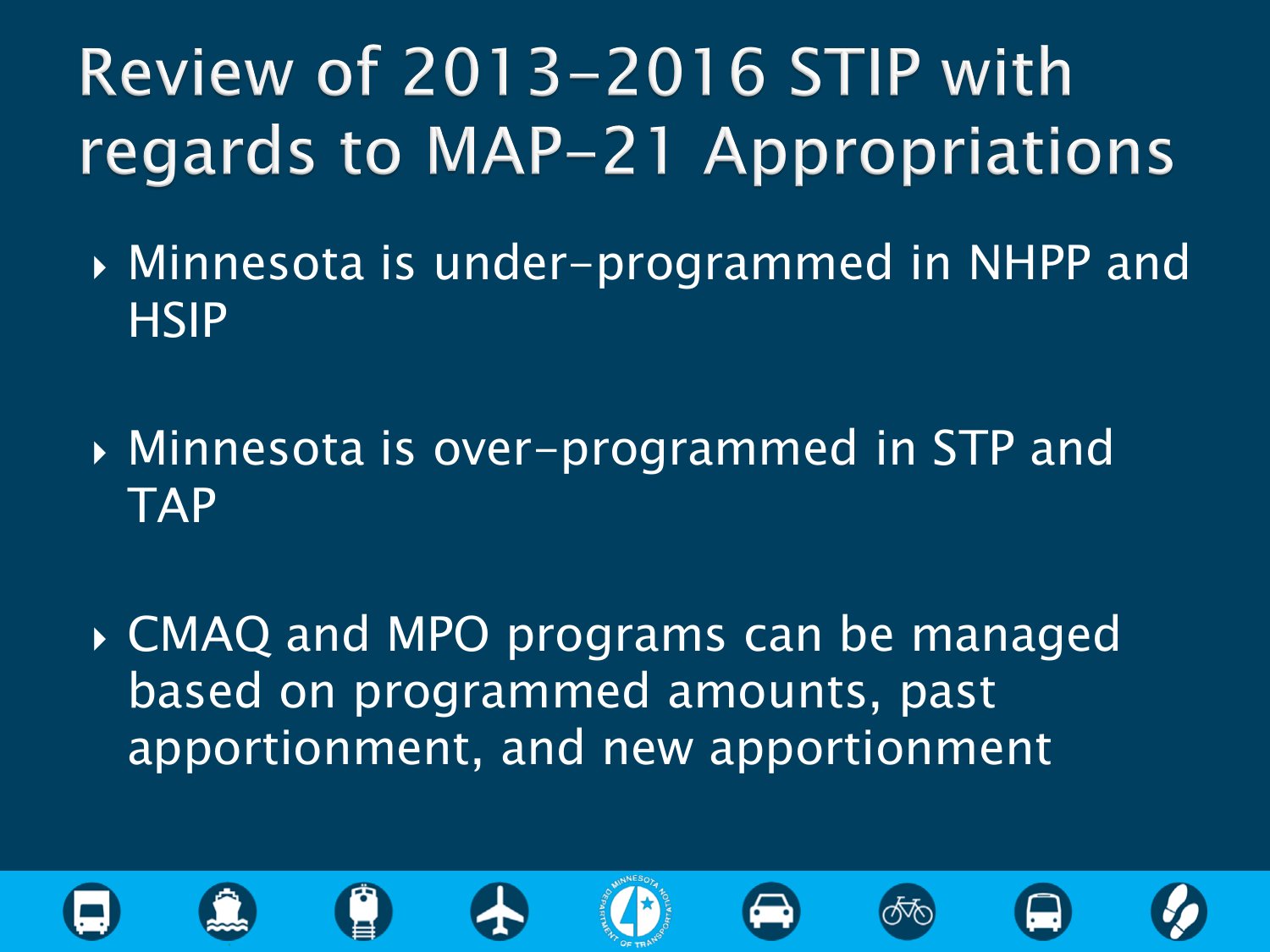## Current STIP: FY 2014-2016

Move towards all MAP-21 performance goals and include funding for Transportation Alternatives:

- Statewide program to meet minimum condition levels for Interstate pavements and NHS bridges
- ▶ Statewide program to move towards meeting performance on NHS pavements and other NHS measures
- $\triangleright$  Statewide program to address non-traditional/ statewide transportation alternatives programs











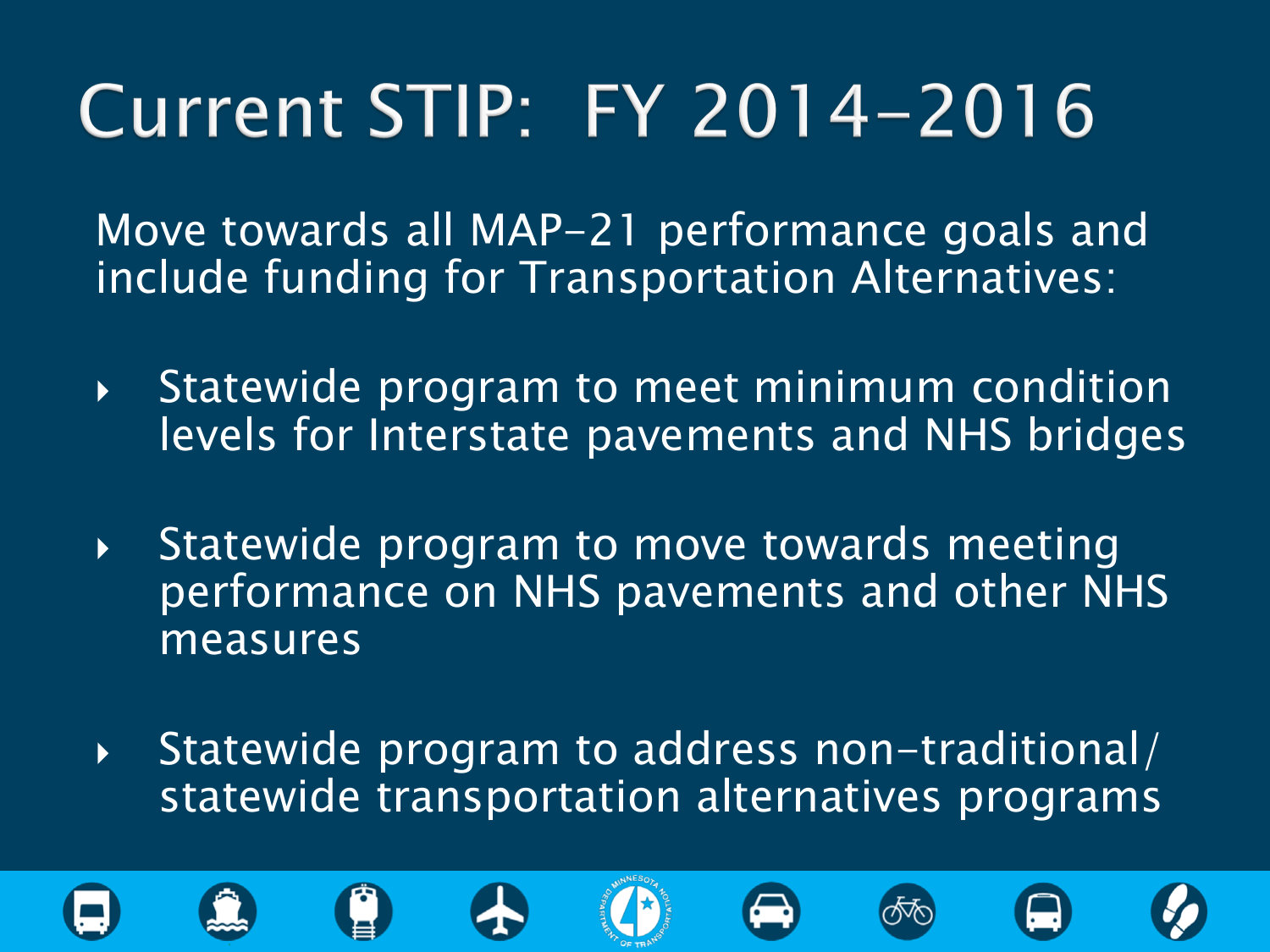## Current STIP: FY 2014-2016

| Total Available NHPP Funds <i>(obligation authority, \$ in millions)</i> |       |
|--------------------------------------------------------------------------|-------|
| Current Program (including Chapter 152 Bridges)                          |       |
| NHS Bridges $(< 10\%$ S.D.)                                              |       |
| Interstate Pavements (@ 2% Poor)                                         |       |
| NHS Pavement (@ 3% Poor)                                                 |       |
| NHS Performance / Metro Reliability                                      |       |
| Non-Traditional / Statewide Transportation Alternatives                  |       |
| <b>Total Uses for NHPP Projects</b>                                      | \$896 |
|                                                                          |       |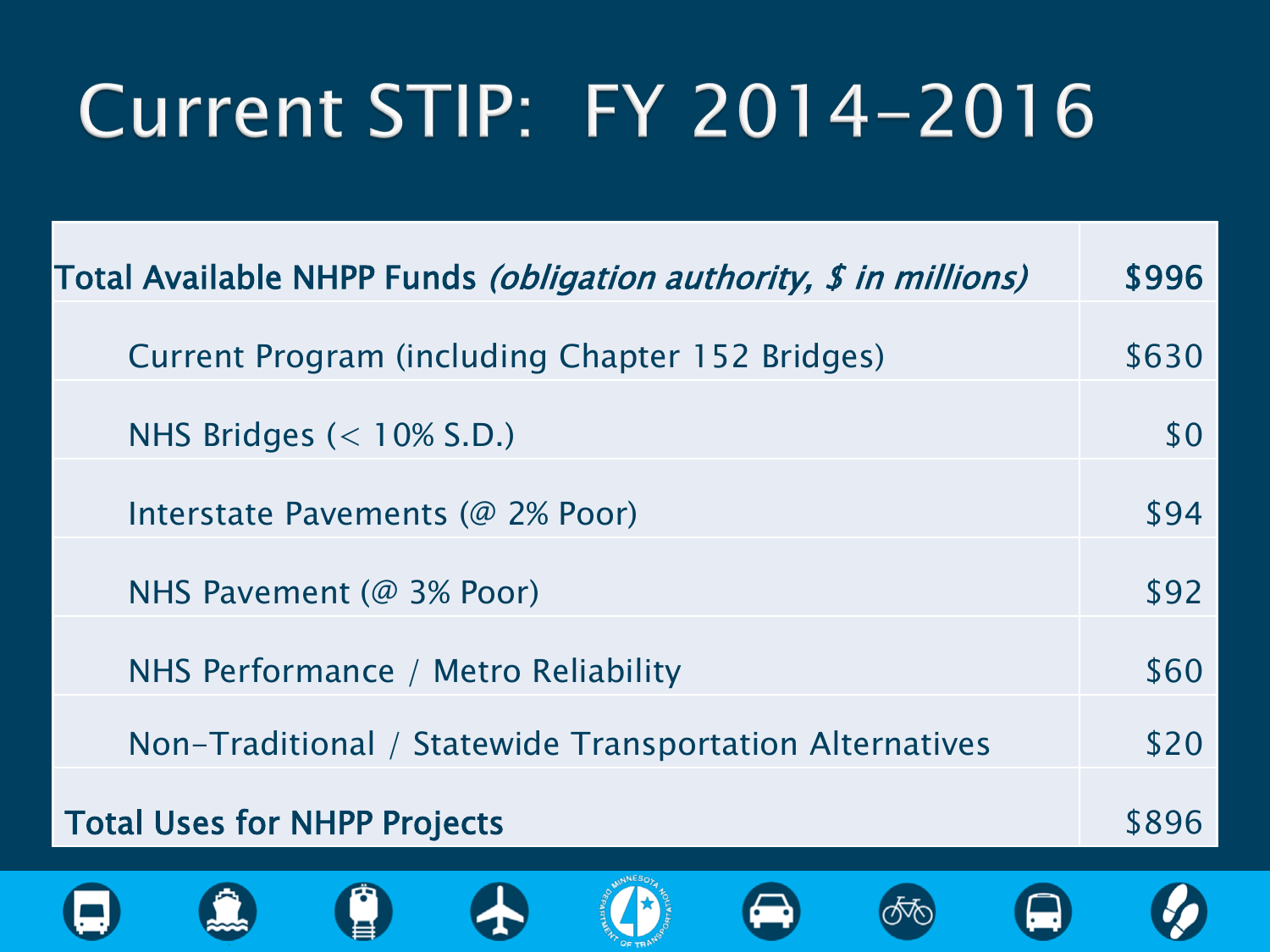# Future STIP: FY 2017 (\$ in millions)

| <b>Statewide Performance Program</b>         | \$400       |
|----------------------------------------------|-------------|
| NHS Bridges to Maintain <10% SD Target       | \$80        |
| Interstate Pavement to Maintain at 2% Poor   | \$40        |
| NHS Pavement at 3% Poor                      | \$113       |
| NHS Performance (Metro Reliability FY 2017)  | \$56        |
| Statewide Programs (CIMS, TED, Major RCIPs)  | \$35        |
| 164 Sanctions/SP&R/Other Requirements        | \$19        |
| District C, Statewide TAP & Special Programs | \$45        |
| STP-Off-System Bridges                       | \$5         |
| <b>TAP Recreational Trails</b>               | \$2         |
| <b>HSIP-Railroad Grade Crossings</b>         | \$5         |
| <b>District Flexible Program</b>             | \$320       |
| <b>Local ATP Resource Distribution</b>       | <b>S134</b> |
|                                              |             |

W

 $\cdot$   $\cdot$ 

W